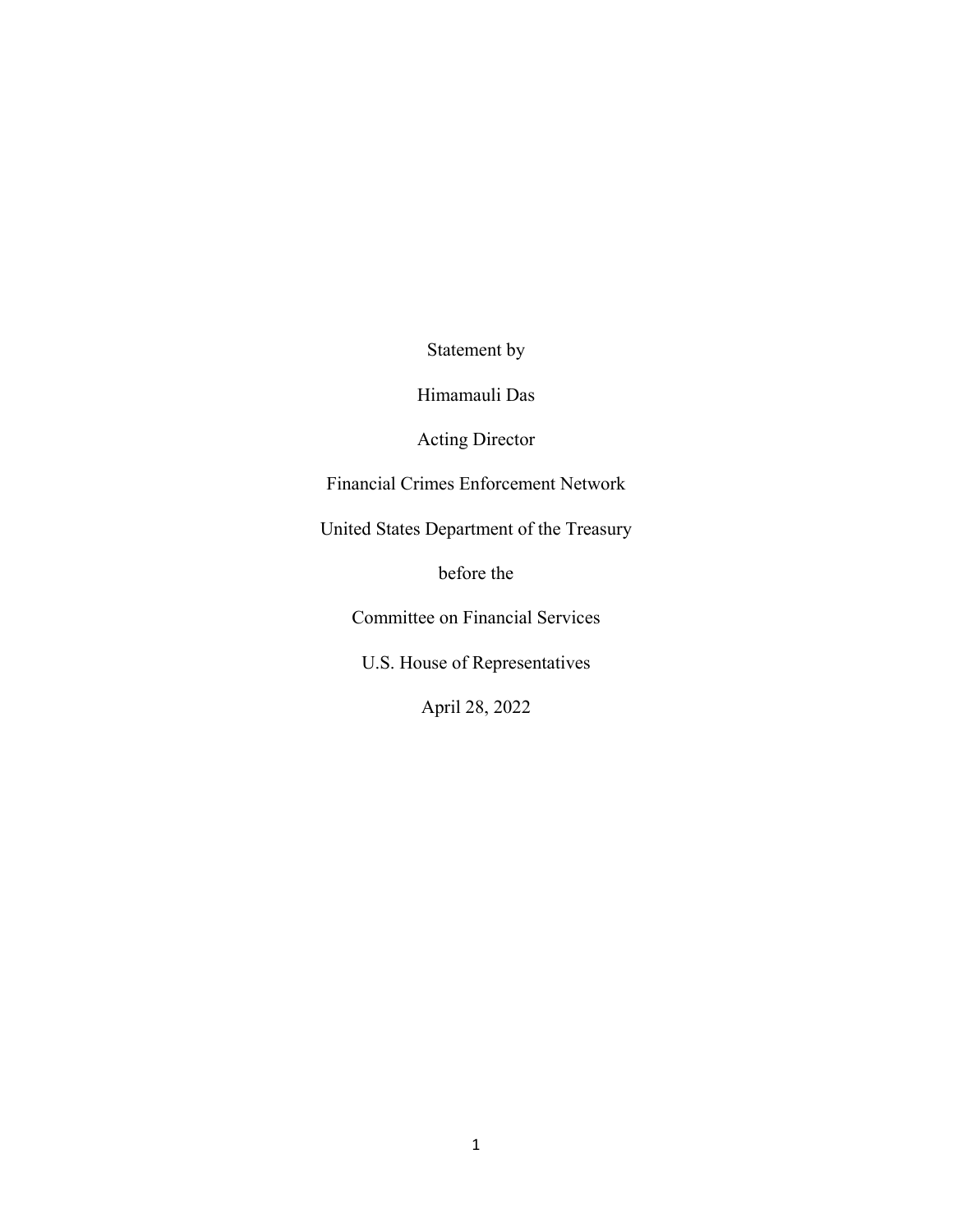Good morning. My name is Him Das, and I am the Acting Director of the Financial Crimes Enforcement Network (FinCEN). Chairwoman Waters, Ranking Member McHenry, and distinguished Members of the Committee. Thank you for the invitation to appear before you today to provide an update on FinCEN's implementation of the Anti-Money Laundering Act of 2020 (AML Act), including the Corporate Transparency Act (CTA). This morning, I hope to demonstrate the value FinCEN adds to the nation's regulatory, law enforcement, and national security infrastructure, and the critical role it has played, and continues to play, in transforming our nation's anti-money laundering (AML) regime from post-9/11 to post-pandemic; from al-Qaida to artificial intelligence and digital assets.

Until recently, the overarching legal foundation of the U.S. anti-money laundering/combating the financing of terrorism (AML/CFT) regime reflected the post-9/11 moment. Just as earlier iterations of the Bank Secrecy Act (BSA) were focused on countering the dominant policy concerns of their times—such as combating drug-related financial flows—the updates made to the BSA by the USA PATRIOT Act after 9/11 emphasized disrupting the money flows of terrorist organizations such as al-Qaida through the traditional banking system.

The AML Act has helped put FinCEN in the position to address today's challenges, such as illicit use of digital assets, corruption, and kleptocrats hiding their ill-gotten gains in the U.S. financial system, including through American shell companies and real estate. It also highlights FinCEN's unique tools and expertise to combat both longstanding threats, as well as new ones, such as ransomware and other cyber-enabled threats and the use of the dark web to engage in illicit activity, such as the online exploitation of children.

The AML Act also provides tools to approach innovations in a way that recognizes not only the opportunities they present, but the risks that they pose. One of the purposes of the AML Act is to encourage technological innovation and the adoption of new technology by financial institutions to make the AML/CFT framework more effective. And, it directs FinCEN to "streamline, modernize, and update the AML/CFT regime of the United States." It also placed by statute national security front and center in FinCEN's mandate.

Current events often make clear the importance of an AML/CFT framework that is well designed and effective in preventing bad actors from exploiting the financial system. As the pandemic began to unfold in 2020, FinCEN pivoted its efforts to focus on the effects COVID-19 was having on a range of illicit finance threats around the world. FinCEN issued guidance, advisories, and information about trends and red flags to provide feedback to financial institutions on COVID-19 medical fraud, imposter scams, cyber-enabled crime, and the defrauding of the unemployment insurance system. FinCEN also assisted law enforcement and financial institutions in the recovery of funds stolen via fraud and other COVID-19 related crimes.

In 2021, FinCEN placed a spotlight on ransomware—a scourge that continues to affect schools, hospitals, the U.S. energy grid and oil supplies, and large and small companies around the United States. In October 2021, FinCEN published its first Financial Trends Analysis (FTA) as required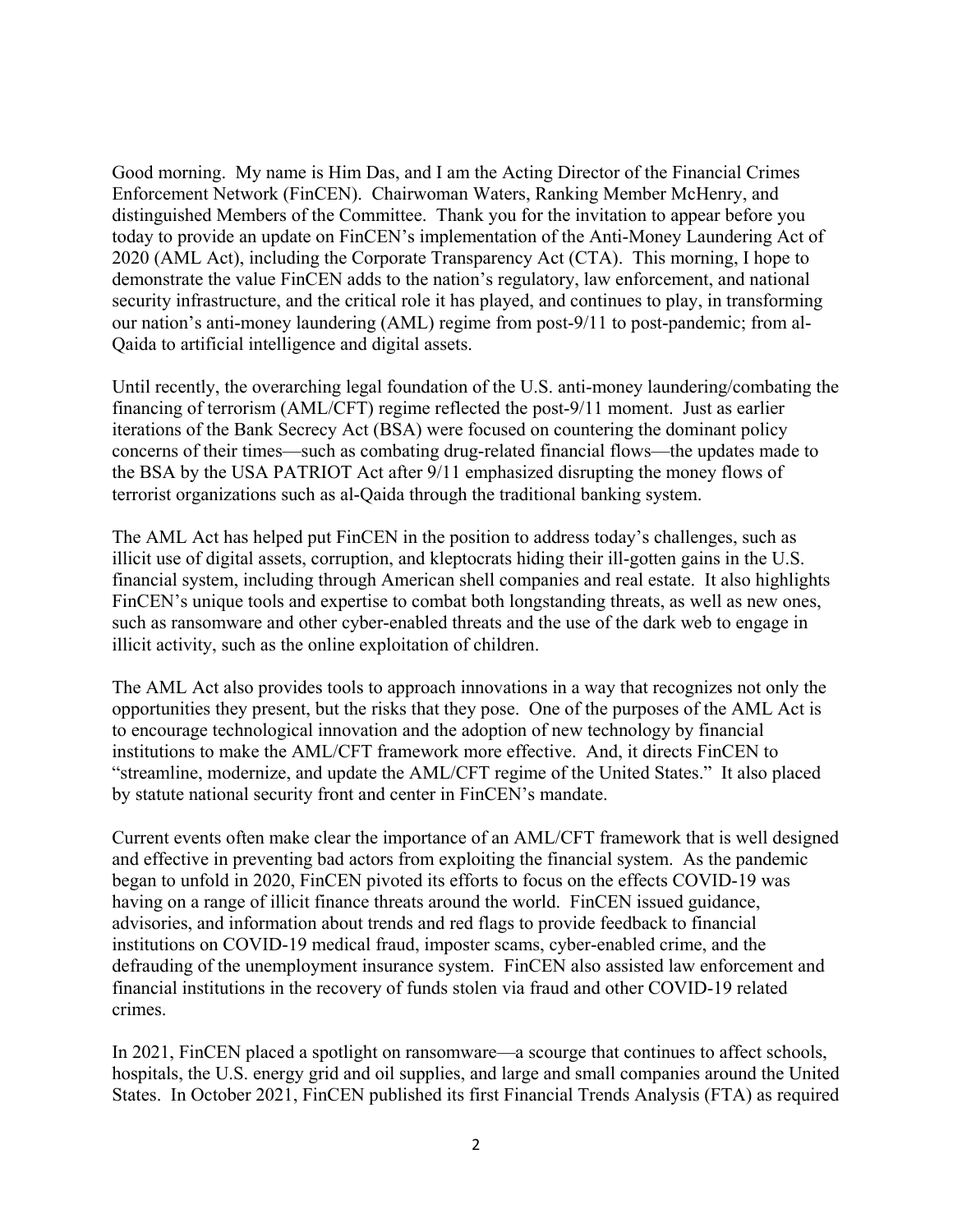by section 6206 of the AML Act. This report shared with the public ransomware trends and typologies gleaned from financial intelligence provided to FinCEN by financial institutions.<sup>[1](#page-2-0)</sup> FinCEN also published an advisory and hosted a FinCEN Exchange, as required by section 6103 of the AML Act, on ransomware to alert financial institutions to red flags associated with the crime. FinCEN continues to work closely with law enforcement and develops investigative tips and leads based on suspicious activity reporting and blockchain analysis.

Now, the ongoing situation in Ukraine places a renewed spotlight on the importance of an effective AML/CFT regime in providing key insights and information to law enforcement and national security agencies.

## Ongoing Situation in Russia/Ukraine

 $\overline{\phantom{a}}$ 

Since the further invasion of Ukraine began, the United States and our international partners have imposed unprecedented financial pressure on the Russian Federation and its leadership. FinCEN is bringing all BSA authorities to bear in support of U.S. government efforts and multilateral efforts. FinCEN has issued two Russia-related alerts to provide financial institutions with information about typologies and red flags. The first alert focused on sanctions evasion,<sup>[2](#page-2-1)</sup> and the second highlighted channels through which oligarchs hide and launder corrupt proceeds.<sup>[3](#page-2-2)</sup> These channels include shell companies, real estate, and the purchase of luxury goods and highend art.

Additionally, FinCEN is continuing robust engagement with financial institutions through its public-private partnership [FinCEN Exchange p](https://www.fincen.gov/resources/financial-crime-enforcement-network-exchange)rogram, to explore typologies and share best practices. These exchanges enable the private sector to better identify corrupt proceeds of elites, oligarchs, and their proxies, and provide FinCEN and law enforcement with critical information to track, freeze, and seize their assets. We are sifting through suspicious activity and other reports filed by financial institutions to trace beneficial owners of shell companies established by oligarchs, locate hidden assets, and uncover efforts to evade sanctions.

Finally, on March 16, 2022, FinCEN led the effort by the financial intelligence units (FIUs) of Australia, Canada, France, Germany, Italy, Japan, the Netherlands, New Zealand, the United Kingdom, and the United States in issuing a statement of intent to form an FIU Working Group on Russia-Related Illicit Finance and Sanctions.<sup>[4](#page-2-3)</sup> The FIUs affirmed the need to identify

<span id="page-2-0"></span><sup>&</sup>lt;sup>1</sup> See FinCEN, "FinCEN Issues Report on Ransomware Trends in Bank Secrecy Act Data,"

<span id="page-2-1"></span>https://www.fincen.gov/news/news-releases/fincen-issues-report-ransomware-trends-bank-secrecy-act-data <sup>2</sup> See FinCEN, "FinCEN Provides Financial Institutions with Red Flags on Potential Russian Sanctions Evasion Attempts," (March 7, 2022), [https://www.fincen.gov/index.php/news/news-releases/fincen-provides-financial](https://www.fincen.gov/index.php/news/news-releases/fincen-provides-financial-institutions-red-flags-potential-russian-sanctions)[institutions-red-flags-potential-russian-sanctions](https://www.fincen.gov/index.php/news/news-releases/fincen-provides-financial-institutions-red-flags-potential-russian-sanctions)

<span id="page-2-2"></span><sup>&</sup>lt;sup>3</sup> See FinCEN, "Alert on Real Estate, Luxury Goods, and Other High-Value Assets Involving Russian Elites, Oligarchs, and their Family Members*,"* (March 16, 2022), [https://www.fincen.gov/sites/default/files/2022-](https://www.fincen.gov/sites/default/files/2022-03/FinCEN%20Alert%20Russian%20Elites%20High%20Value%20Assets_508%20FINAL.pdf) [03/FinCEN%20Alert%20Russian%20Elites%20High%20Value%20Assets\\_508%20FINAL.pdf](https://www.fincen.gov/sites/default/files/2022-03/FinCEN%20Alert%20Russian%20Elites%20High%20Value%20Assets_508%20FINAL.pdf)

<span id="page-2-3"></span><sup>&</sup>lt;sup>4</sup> See Financial Intelligence Units of Australia, Canada, France, Germany, Italy, Japan, the Netherlands, New Zealand, the United Kingdom, and the United States, "Russia-Related Illicit Finance and Sanctions FIU Working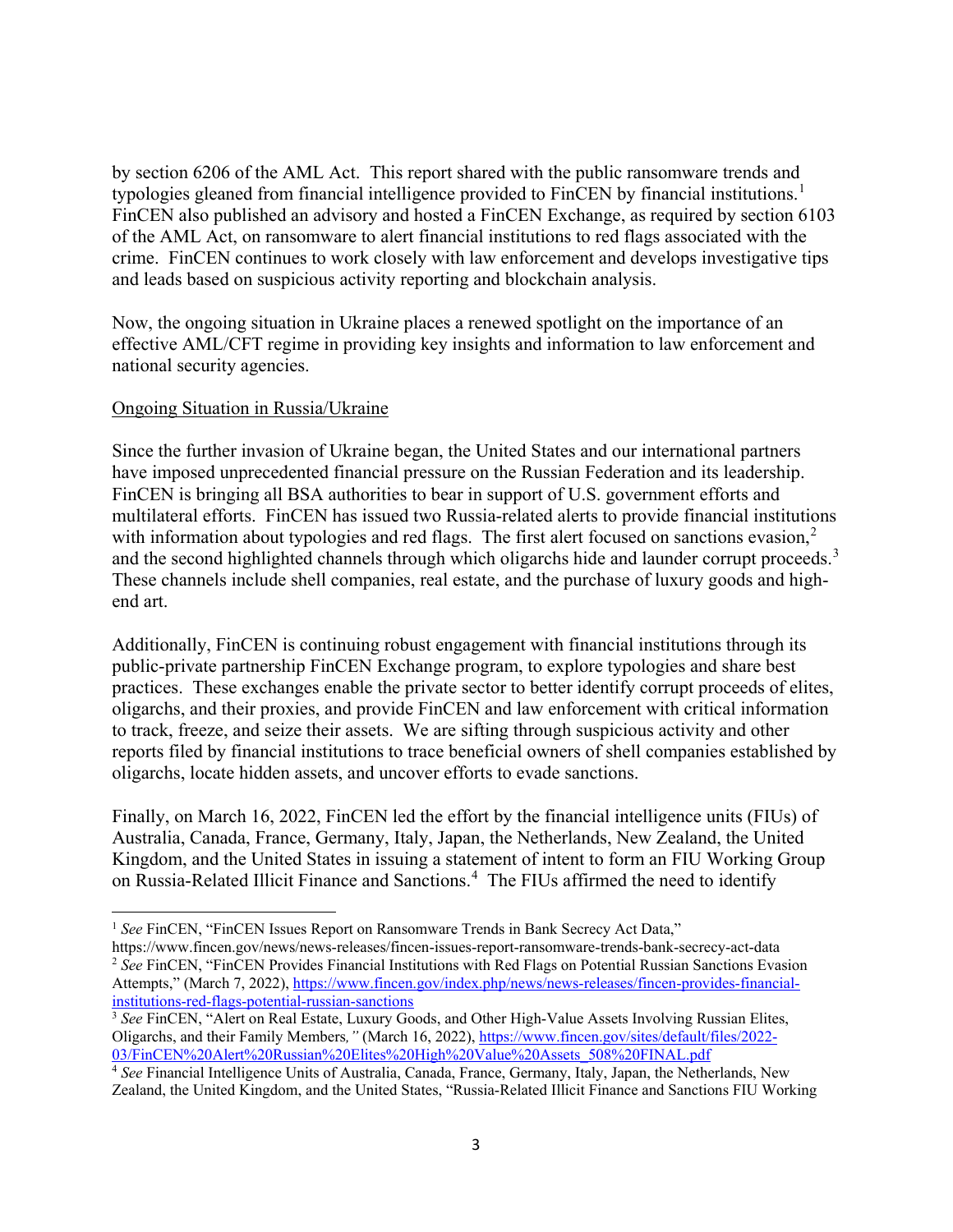concrete actions that Working Group members can take to enhance financial intelligence on sanctions-related matters; expedite and increase sharing of financial intelligence in sanctionsrelated matters; discuss FIU best practices, and lessons learned, and identify opportunities for actions and partnerships to combat the threat caused by Russia's unprovoked invasion of Ukraine. The Working Group will also strengthen and facilitate working relationships among FIUs, appropriate public authorities and the private sector addressing that threat, including by engaging with the international Russian Elites, Proxies, and Oligarchs Task Force.

## Targeting Corruption

 $\overline{\phantom{a}}$ 

The ongoing tragic events in Ukraine underscore the urgent need to provide transparency to combat corruption. The Biden Administration is aggressively targeting corruption, and recently identified corruption as a core U.S. national security interest. Central to the effort to combat corruption globally is targeting corrupt actors who rely on vulnerabilities in the United States and international financial systems to obscure ownership of assets and launder the proceeds of their illicit activities.

In support of the first-ever U.S. Strategy on Countering Corruption and the Administration's commitment to supporting and bolstering democracy, FinCEN is taking several actions to fight corruption and prevent it from undermining democratic institutions. These actions include implementing beneficial ownership requirements, better addressing money laundering risks in the real estate market, and identifying ways to enhance transparency for investment advisers.

One of Treasury's most significant contributions to the fight against corruption is through the implementation of the CTA, which will establish a beneficial ownership reporting regime to assist law enforcement in unmasking shell companies used to hide illicit activities. Access to beneficial ownership information reported under the CTA would significantly enhance the U.S. government's and law enforcement's ability to protect the U.S. financial system from illicit use. It would also impede malign actors from abusing legal entities to conceal proceeds from criminal acts that undermine U.S. national security, such as corruption, human smuggling, drug and arms trafficking, and terrorist financing. For example, beneficial ownership information can add valuable context to financial analysis in support of law enforcement and tax investigations. It can also provide essential information to the intelligence and national security professionals who work to prevent terrorists, proliferators, and those who seek to undermine our democratic institutions or threaten other core U.S. interests from raising, hiding, or moving money in the United States through anonymous shell companies.

Until the enactment of the CTA in 2021, Treasury had limited ability to identify and collect information about the beneficial owners of certain companies formed in the United States. The CTA requires specified legal entities to submit beneficial ownership information to FinCEN, and for FinCEN to provide timely access to this information to law enforcement, financial institutions, and other authorized users, under specific conditions, to help combat corruption,

Group Statement of Intent," (March 16, 2022), [https://www.fincen.gov/news/news-releases/russia-related-illicit](https://www.fincen.gov/news/news-releases/russia-related-illicit-finance-and-sanctions-fiu-working-group-statement-intent)[finance-and-sanctions-fiu-working-group-statement-intent](https://www.fincen.gov/news/news-releases/russia-related-illicit-finance-and-sanctions-fiu-working-group-statement-intent)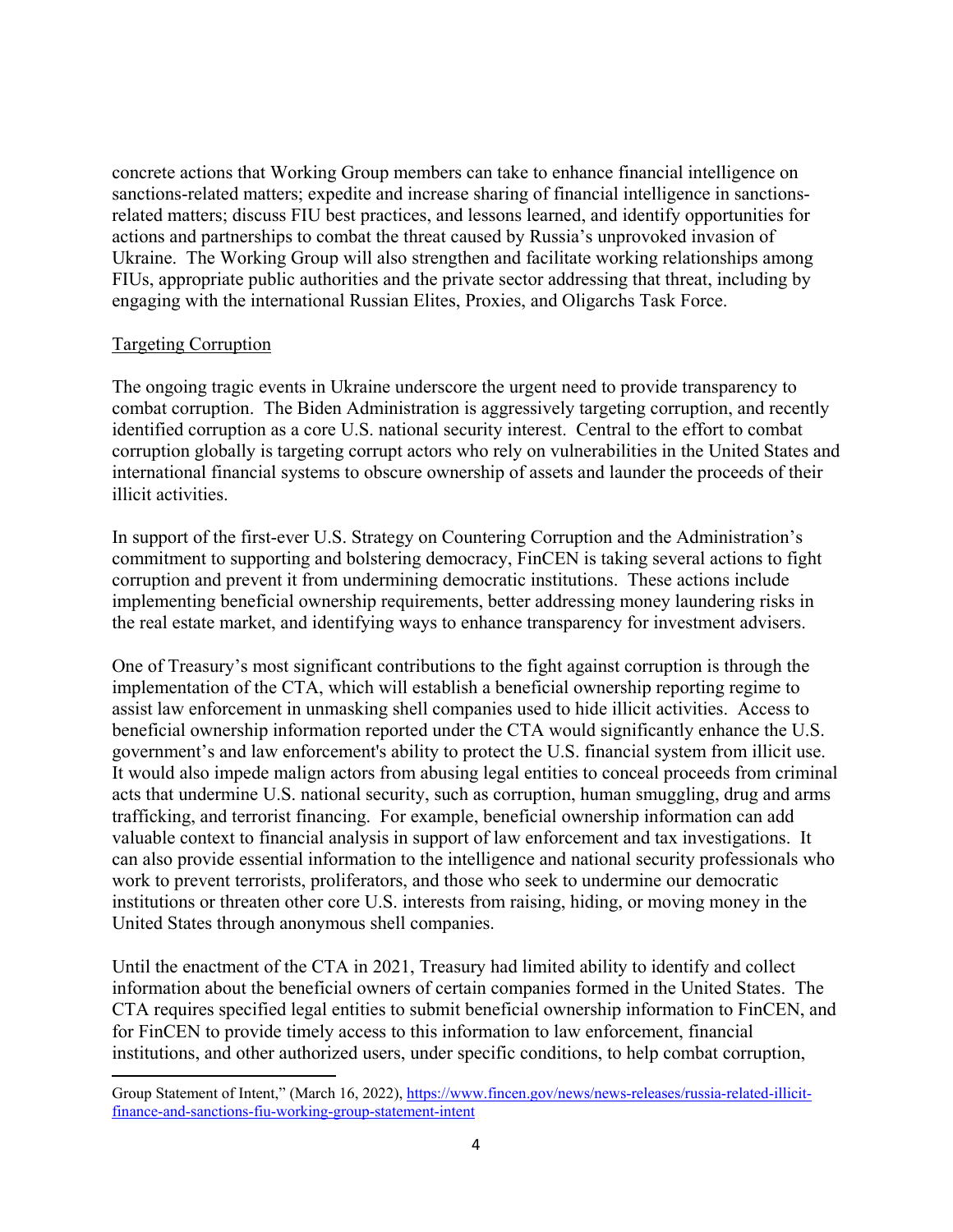money laundering, terrorist financing, tax fraud, and other illicit activity, and to help protect national security. This information must be accurate, complete, and highly useful to authorized government users while minimizing burdens on reporting companies.

In December 2021, FinCEN published in the Federal Register a Notice of Proposed Rulemaking (the "Reporting Rule NPRM") that proposed regulations to implement the beneficial ownership reporting requirements of the CTA, and in particular, defined core terms that will affect the scope of the regulations. This is the first of three proposed regulations that will fully implement the statutory requirements of the CTA. FinCEN received over 240 comments on this first proposal. Commenters weighed in on the breadth of issues considered in the context of the NPRM both in support of and to express concerns with aspects of the Reporting Rule NPRM. The timing of the final rule is not clear yet. It is a complex rulemaking that we need to get right—both for law enforcement and because of the effect that it will have on stakeholders such as small businesses and financial institutions.

FinCEN is currently developing a second NPRM that will propose regulations governing access to beneficial ownership information by law enforcement, national security agencies, financial institutions, and others specified in the statute (the "Access Rule NPRM"). We intend to publish this proposed rule this year.

The final rulemaking to implement the CTA is the revision to the Customer Due Diligence (CDD) regulation for financial institutions, which must be issued no later than one year after the effective date of the final reporting rule. The CTA directs that the revisions should bring the CDD regulation into conformance with the beneficial ownership rules under the CTA and reduce unnecessary or duplicative requirements, among other things. We are considering all options as we develop the Access Rule NPRM, and look forward to receiving public comments on our proposal when it is issued.

In concert with the rulemaking effort, FinCEN is developing the backbone of the beneficial ownership database—the Beneficial Ownership Secure System (BOSS). FinCEN has gathered initial requirements and is completing system engineering, architecture, and program planning, and the initial build of the cloud infrastructure and development environments are in progress. Data security is of the utmost importance, which is why the BOSS is being implemented to meet the highest Federal Information Security Modernization Act (FISMA) level (FISMA High) to secure the beneficial ownership information. The ability to search and access beneficial ownership information will be controlled and tailored by the users' purpose and role. All users will use strong authentication methods to access the information.

The goal of the CTA—and the proposed regulations to implement the CTA—is to combat the proliferation of anonymous shell companies that facilitate the flow and sheltering of illicit money in the United States. These beneficial ownership reporting obligations will make our economy and the global economy—stronger and safer from criminals and national security threats.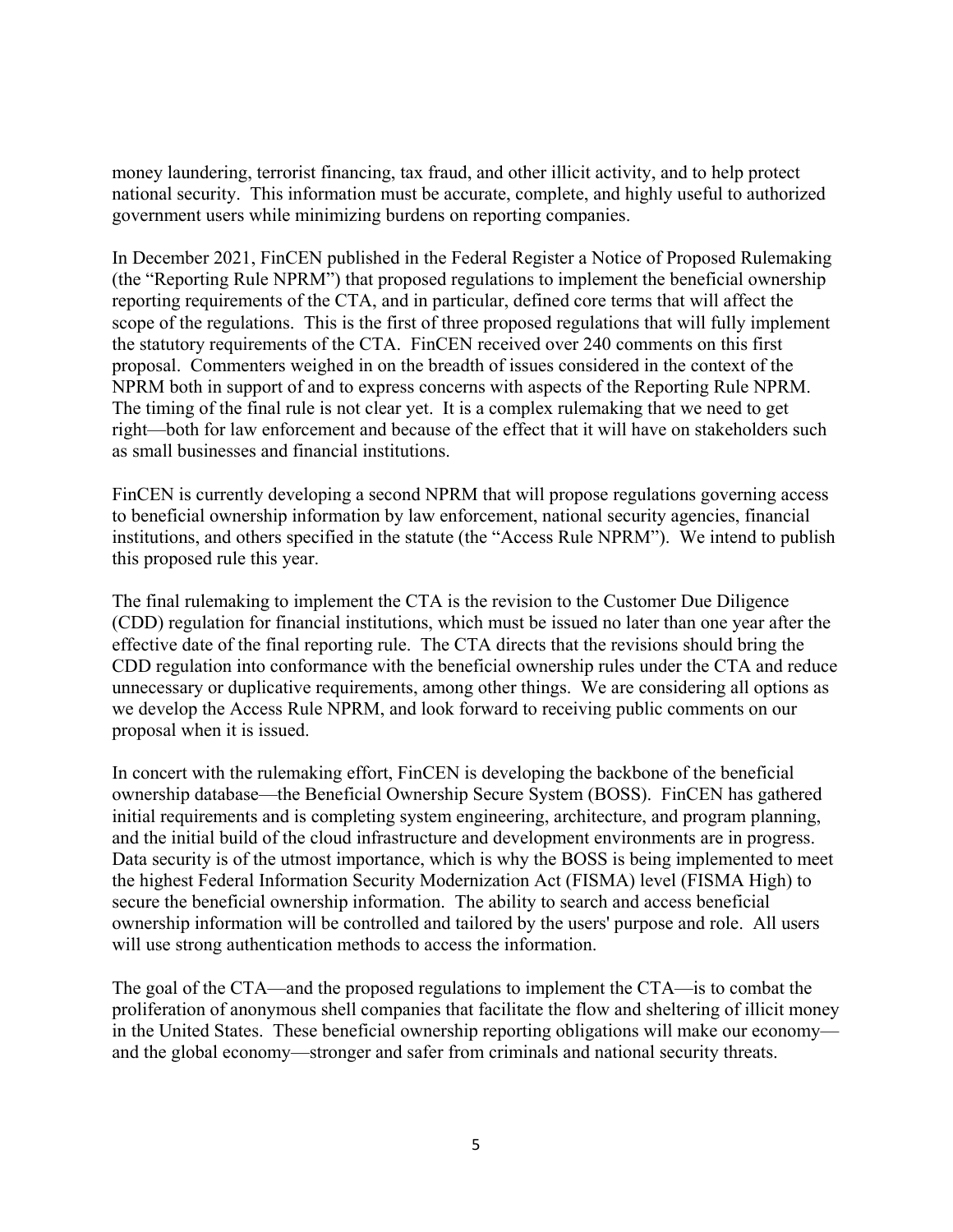To further implement the President's anti-corruption strategy, addressing the gaps in our antimoney laundering framework that allow the exploitation of the U.S. real estate market is another key area of focus. On December 6, 2021, FinCEN announced the issuance of an Advance Notice of Proposed Rulemaking (ANPRM) to solicit comments from the public to assist in crafting a rule to address money-laundering vulnerabilities in the real estate market. This ANPRM represented the next step in FinCEN's long-running fight to protect the real estate market from exploitation by criminals and corrupt officials. As highlighted in the ANPRM, the current Real Estate Geographic Targeting Order (GTO) program requires title insurance companies to file reports concerning non-financed purchases above \$300,000 of residential real estate by certain legal entities in 14 metropolitan areas of the United States.

FinCEN issued these GTOs to ensure that law enforcement and national security agencies have relevant information concerning the approximately 25 percent of residential real estate transactions that proceed without financing from a bank or similar financial institution with full AML/CFT program requirements. FinCEN first issued the real estate GTOs in January 2016 and our law enforcement partners have consistently assessed that the GTOs produce valuable information that helps them target illicit activity. Against the backdrop of requests from law enforcement, FinCEN has renewed the GTOs, and when doing so has periodically expanded the covered geographic areas and lowered the reporting price threshold, based on feedback from law enforcement, as well as our own analysis.

FinCEN is carefully studying the 150 comments we received in response to the real estate ANPRM. These comments will help us move toward the next step, a proposed rule to address the illicit finance threats to the real estate market. While it is still too early to identify the scope of any NPRM or final rule, we are working to ensure that the requirements would be carefully crafted to result in valuable information for law enforcement, regulators, and the intelligence community, as well as to help the real estate sector protect itself from abuse by corrupt and other bad actors.

FinCEN continues to assess the illicit finance risks related to non-bank types of financial institutions that are not subject to comprehensive AML/CFT requirements to determine whether additional AML/CFT measures would be appropriate. As highlighted in the 2022 National Money Laundering Risk Assessment, the lack of a comprehensive AML/CFT regulatory framework for investment advisers may create vulnerabilities that illicit actors may be able to exploit.<sup>[5](#page-5-0)</sup> In 2015, FinCEN issued a NPRM on investment advisers, but did not issue a final rule.

FinCEN, in coordination with the Treasury's Office of Terrorist Financing and Financial Crimes, is engaged in several lines of effort to better understand the nature of any AML/CFT risks presented by investment advisers and the specific channels through which those risks are transmitted. FinCEN's ongoing efforts include engaging with law enforcement, the Securities and Exchange Commission, and the Financial Industry Regulatory Authority. We are also

 $\overline{\phantom{a}}$ 

<span id="page-5-0"></span><sup>5</sup> See Treasury, "National Money Laundering Risk Assessment," (February 2022), https://home.treasury.gov/news/press-releases/jy0619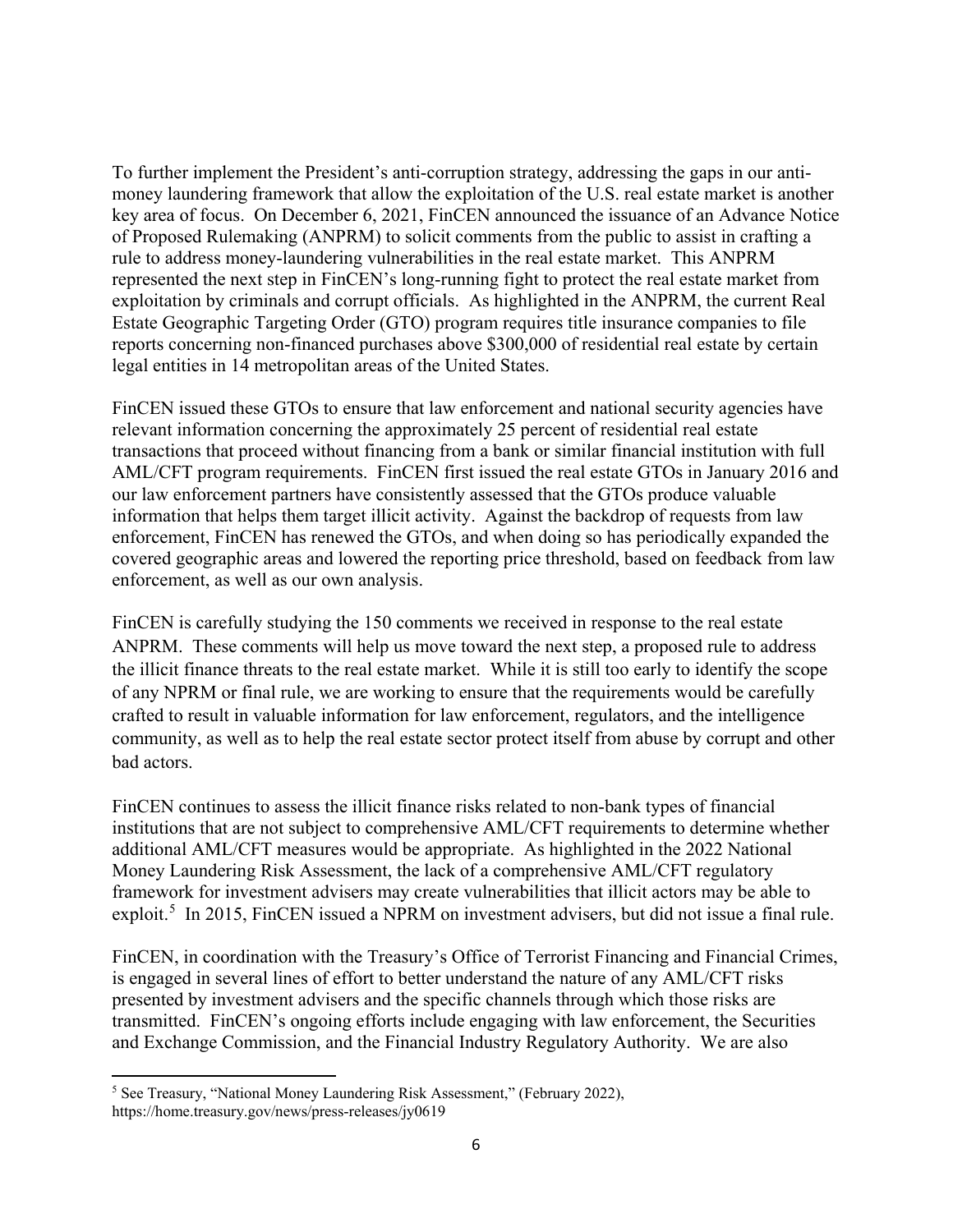exploring how to use FinCEN's information collection authorities to enhance transparency in this sector, including regarding how Russian elites, proxies, and oligarchs may use hedge funds, private equity firms, and investment advisers to hide their assets.

This work is critical to scoping a potential rule to address the AML/CFT risks associated with investment adviser activity and to avoid duplicating regulatory efforts or placing undue burdens on small businesses. Even though investment advisers in the United States are not expressly subject to AML/CFT requirements under BSA regulations, investment advisers may fulfill some AML/CFT obligations in certain circumstances. For example, investment advisers may perform certain AML/CFT functions because they are part of a bank holding company, are affiliated with a dually-registered broker-dealer, or share joint customers with a BSA-regulated entity such as a mutual fund.

Further, as with any regulatory framework, it is important that sufficient resources are dedicated to outreach and engagement with newly covered financial institutions, coupled with effective examination and enforcement, in order to foster compliance. FinCEN will need to further consider the resource implications of a possible rule imposing AML/CFT obligations on investment advisers that could result in substantial additional supervisory and examination responsibilities. [6](#page-6-0)

## Effective Anti-Money Laundering Programs

l

We must ensure that the AML/CFT regime reflects modern national security needs, attacking threats as they exist in 2022 and as they continue to evolve. Effective AML/CFT programs are an invaluable tool in preventing current threats such as ransomware, stopping Paycheck Protection Program fraud, and rooting out corrupt Russian oligarchs, among other financial crimes. The AML Act imposes more than 40 requirements on FinCEN that are designed to make the AML/CFT framework more effective. It also recognizes that an effective and reasonably designed AML/CFT program is the cornerstone of a financial institution's ability to support law enforcement efforts to combat illicit finance. To support efforts by financial institutions to better understand U.S government priorities, and to incorporate those priorities into their AML/CFT programs, FinCEN published the first government-wide list of national AML/CFT priorities in June  $2021$ .<sup>[7](#page-6-1)</sup> The AML/CFT priorities confirm a broad range of threats to the integrity of the U.S. financial system and our national security, in addition to the financing of terrorism. We will update these priorities regularly, and that will help us keep pace with the shifting threat landscape.

<span id="page-6-0"></span><sup>6</sup> *See* North American Securities Administrators Association (NASAA) ["2021 Investment Adviser Section Annual](https://www.nasaa.org/wp-content/uploads/2021/04/2021-IA-Section-Report-FINAL.pdf)  [Report,](https://www.nasaa.org/wp-content/uploads/2021/04/2021-IA-Section-Report-FINAL.pdf)" (April 2021) at p. 1. *See also* Investment Adviser Association Report, ["Investment Adviser Industry](https://higherlogicdownload.s3.amazonaws.com/INVESTMENTADVISER/aa03843e-7981-46b2-aa49-c572f2ddb7e8/UploadedImages/publications/industry-snapshots/Investment_Adviser_Industry_Snapshot_2021.pdf)  [Snapshot 2021: Revolution Imagined,](https://higherlogicdownload.s3.amazonaws.com/INVESTMENTADVISER/aa03843e-7981-46b2-aa49-c572f2ddb7e8/UploadedImages/publications/industry-snapshots/Investment_Adviser_Industry_Snapshot_2021.pdf)" (July 2021, Second Edition) at p. 3, and SEC's [Information About](https://www.sec.gov/help/foiadocsinvafoiahtm.html)  [Registered Investment Advisers and Exempt Reporting Advisers.](https://www.sec.gov/help/foiadocsinvafoiahtm.html)

<span id="page-6-1"></span><sup>7</sup> *See* FinCEN "Anti-Money Laundering and Countering the Financing of Terrorism National Priorities," (June 30, 2021),

https://www.fincen.gov/sites/default/files/shared/AML\_CFT%20Priorities%20(June%2030%2C%202021).pdf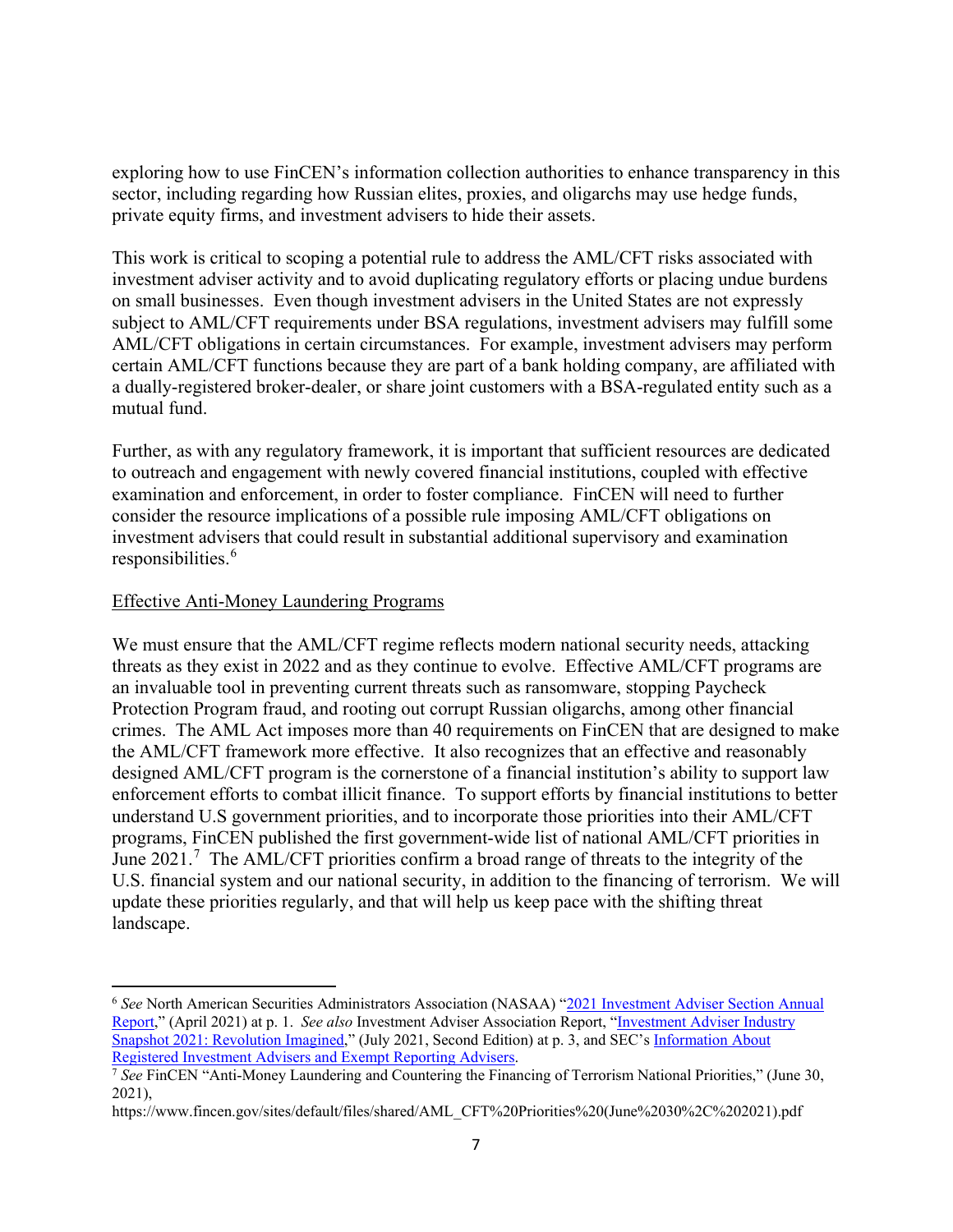The AML Act describes certain factors that FinCEN is required to take into account as we consider minimum standards for AML/CFT programs and work toward new regulations that would require financial institutions to incorporate the national AML/CFT priorities. These include the private and public costs and benefits of AML/CFT programs, the need to extend financial services to the underbanked while preventing criminal abuse, the role of "effective" AML/CFT programs in protecting national security and preventing illicit finance, and that AML/CFT compliance programs should be "risk-based" and "reasonably designed to assure and monitor compliance."

The AML Act further incentivizes feedback loops among financial institutions, regulators, and law enforcement in other ways. It emphasizes and codifies public-private information sharing, in which FinCEN engages through FinCEN Exchanges and Innovation Hours. We have held FinCEN Exchanges to share information among FinCEN, law enforcement, and financial institutions on ransomware, [8](#page-7-0) on suspicious activity report (SAR) reporting with a regional focus,<sup>[9](#page-7-1)</sup> and on environmental crimes.<sup>10</sup> These have been productive exchanges, and we will be holding more. Typically, a FinCEN Exchange session includes participants from law enforcement, financial institutions and, as appropriate, other private sector entities, for the purpose of sharing information regarding typologies, threats, and vulnerabilities. This increases visibility and transparency for participants, and also informs internal BSA compliance and risk management processes. It also strengthens the financial intelligence received back from stakeholders through suspicious activity reporting, which in turn assists law enforcement and enhances FinCEN's development of analytical products such as advisories and public notices.

Another key feedback loop in the AML Act is the requirement that FinCEN at least twice a year publish threat pattern and trend information derived from suspicious activity reports to provide feedback to financial institutions regarding the use and value of these reports. In accordance with Section 6206, FinCEN published two of these FTA reports last year. As previously mentioned, the first FTA focused on ransomware. In December 2021, FinCEN published the second FTA focused on environmental crimes. FinCEN will publish additional FTA reports this year as required by the AML Act, and we expect that at least one of them will again focus on ransomware.

We continue to engage actively in the Bank Secrecy Act Advisory Group (BSAAG), which allows financial institutions, regulators, and law enforcement to engage directly to find ways to improve the AML/CFT framework. In May 2021, FinCEN launched the BSAAG Innovation and Technology Subcommittee, as required by Section 6207 of the AML Act, and the BSAAG Information Security and Confidentiality Subcommittee, as required by Section 6302. We have

 $\overline{\phantom{a}}$ 

<span id="page-7-0"></span><sup>8</sup> *See* FinCEN, "FinCEN Holds Second Virtual FinCEN Exchange on Ransomware," (August 10, 2021), <https://www.fincen.gov/news/news-releases/fincen-holds-second-virtual-fincen-exchange-ransomware>

<span id="page-7-1"></span><sup>9</sup> *See* FinCEN, "FinCEN Exchange Brings Together Public and Private Stakeholders to Discuss Bank Secrecy Act Suspicious Activity Reporting Statistics," (November 9, 2021)[, https://www.fincen.gov/news/news-releases/fincen](https://www.fincen.gov/news/news-releases/fincen-exchange-brings-together-public-and-private-stakeholders-discuss-bank-0)[exchange-brings-together-public-and-private-stakeholders-discuss-bank-0](https://www.fincen.gov/news/news-releases/fincen-exchange-brings-together-public-and-private-stakeholders-discuss-bank-0)

<span id="page-7-2"></span><sup>&</sup>lt;sup>10</sup> See FinCEN, "FinCEN Holds FinCEN Exchange on Environmental Crimes and Related Financial Activity," (November 16, 2021), [https://www.fincen.gov/news/news-releases/fincen-holds-fincen-exchange-environmental](https://www.fincen.gov/news/news-releases/fincen-holds-fincen-exchange-environmental-crimes-and-related-financial-activity)[crimes-and-related-financial-activity](https://www.fincen.gov/news/news-releases/fincen-holds-fincen-exchange-environmental-crimes-and-related-financial-activity)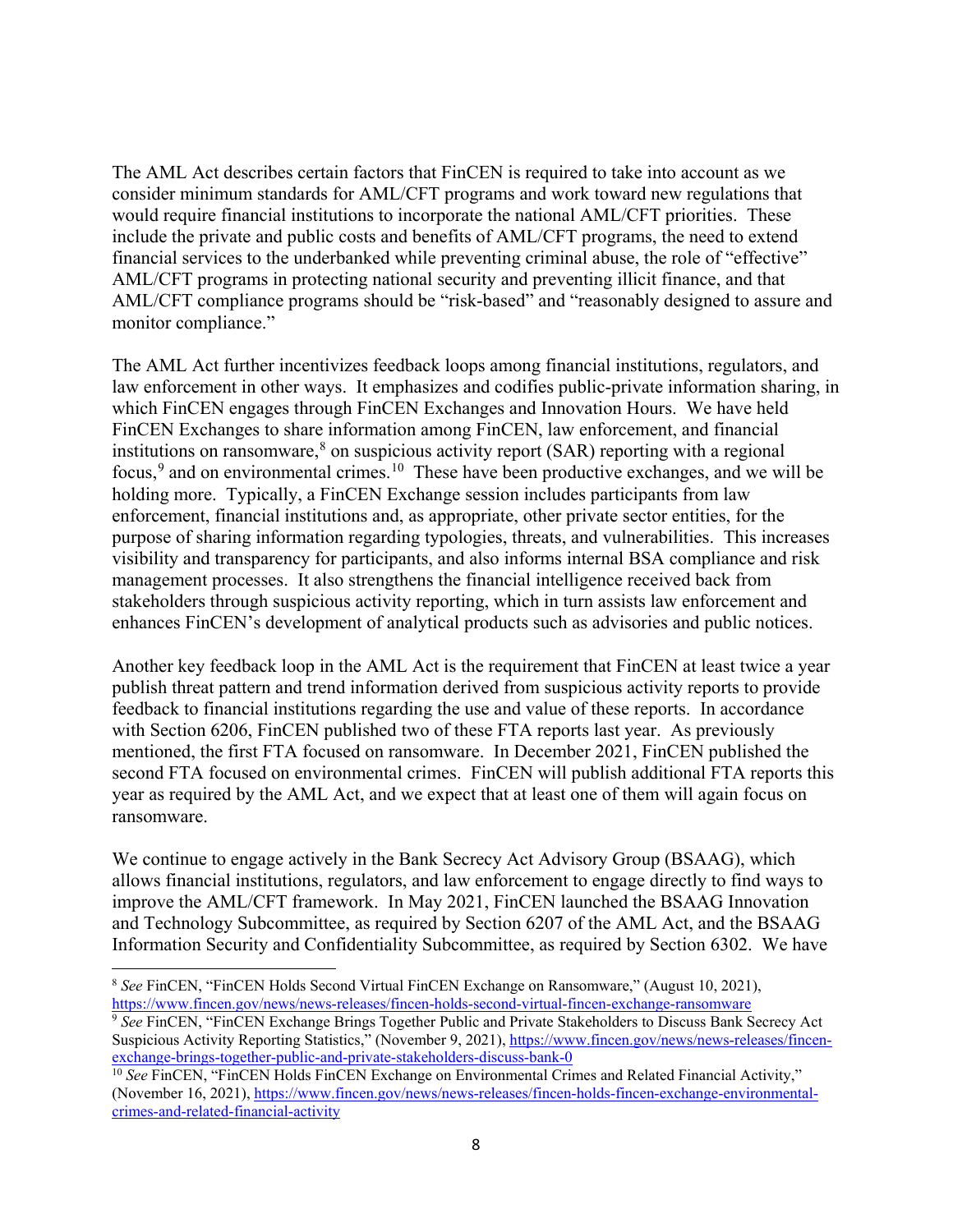a wide range of participants in these two new Subcommittees including representatives from the federal functional regulators, state banking supervisors, law enforcement agencies, and a variety of financial industry participants, such as depository institutions, casinos, money services business, securities, FinTechs, and digital asset service providers.

These two new Subcommittees are tackling important issues. The Innovation and Technology Subcommittee is focused on innovation themes related to digital identity, the coverage of payment processors under current regulations, and banking relationships with FinTech entities. The Information Security and Confidentiality Subcommittee priorities are looking at third-party vendor relationships and current information security technologies. We are working with the Subcommittees so that they can advise the BSAAG plenary in ways that can help shape our thinking on these important areas.

Another enhancement to FinCEN's feedback mechanism was the establishment of Domestic and Foreign FIU Liaisons in the AML Act to expand engagement with financial institutions and foreign partners. FinCEN has not had the resources to create either the Office of Domestic Liaison—to be led by a Senior Executive Service official overseeing at least six geographically dispersed senior FinCEN employees—or to hire at least six Foreign FIU Liaisons, as required by Sections 6107 and 6108 of the AML Act, respectively. We have requested FY23 appropriations to realize the legislative vision embodied in these two provisions.

Domestic Liaisons would allow FinCEN to improve significantly on the FinCEN-to-financialinstitution segment of the feedback loops envisioned by Congress. These Domestic Liaisons will be located in financial centers around the country and will engage directly with regional financial institutions to not only provide those institutions with insights on what's effective in their reporting, but also to hear input and provide feedback on an ongoing basis about how FinCEN can execute its mission even more effectively.

Foreign FIU Liaisons will play a critical role in enhancing international information sharing and the efficiency of international cooperation to combat money laundering. We have seen that the presence of foreign liaisons can create incredible opportunities. FinCEN's one overseas liaison today is at Europol, and that liaison has played a crucial role leveraging existing relationships to organize the FIU Working Group supporting our efforts to enhance information sharing to respond to the threats posed by Russia's invasion of Ukraine. We look forward to achieving similar objectives in key jurisdictions globally.

The AML Act also requires annual training for bank examiners to enable them to better understand risk profiles and warning signs that an examiner may encounter during examinations. The training requirement reflects concerns that financial institutions have long expressed about how examiners evaluate AML/CFT programs and the degree to which those programs are effective and guard against money laundering. Options are largely dependent on funding: considerations include the need for human capital for ongoing design, updating, monitoring, and delivery of the annual training program, as well as technology for delivery and tracking.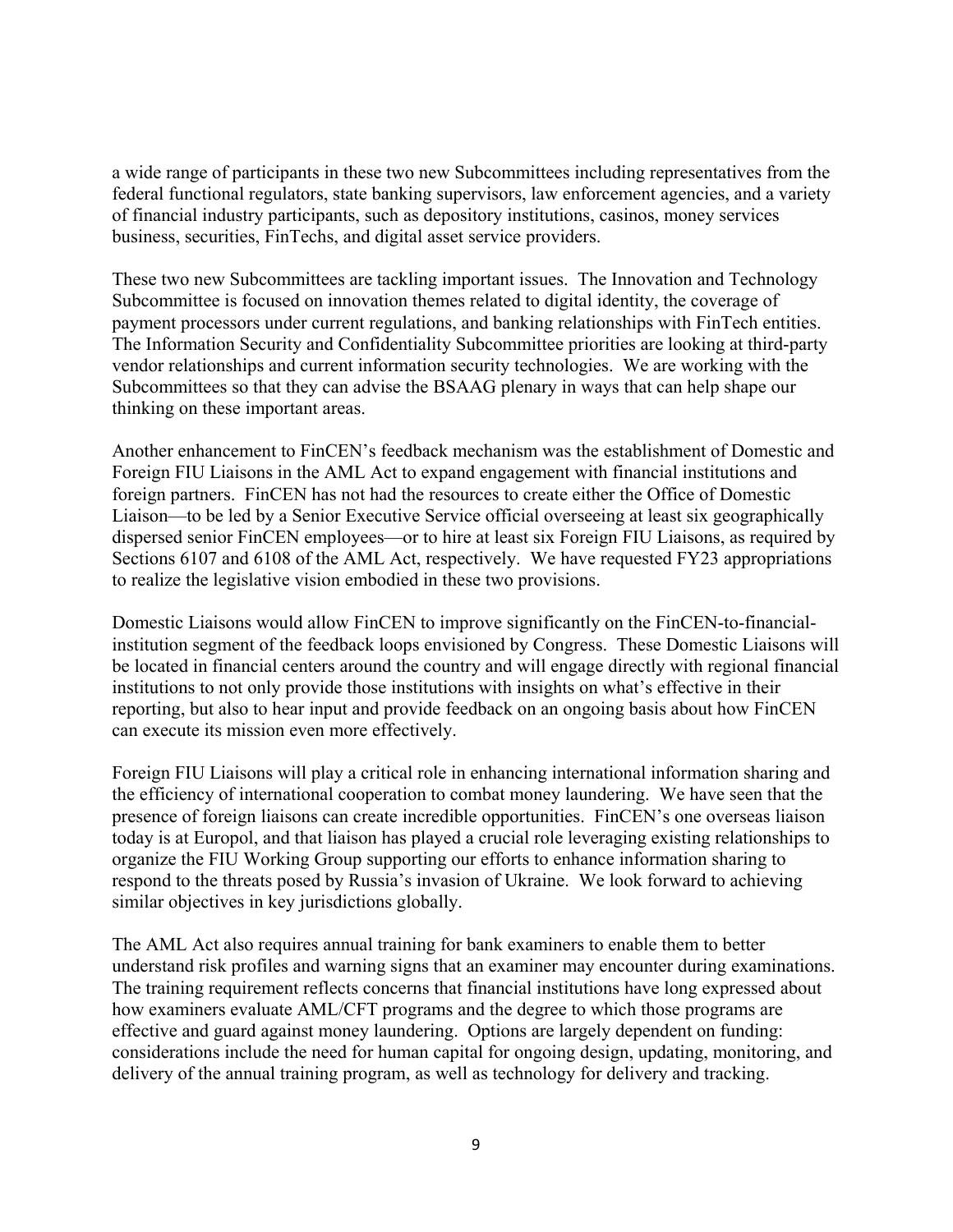The AML Act also places the modernization of the AML/CFT framework—and the role of innovation in that modernization effort—front and center. As required by the legislation, we are working to find ways not only to revise or eliminate regulations that are "outdated" or "redundant," but also to identify ways to provide opportunities for financial institutions to adopt innovative technologies that help them enhance their compliance programs.

Last December, we issued a Request for Information (RFI) pursuant to section 6216 of the AML Act.<sup>11</sup> That RFI sought public input on ways in which FinCEN can streamline, modernize, and update the AML/CFT framework so that it can continue to protect U.S. national security and prevent illicit finance in a way that promotes an efficient allocation of resources.

We received 140 comments, and are carefully reviewing every comment with the goal of developing a report and recommendations on ways to modernize the AML/CFT regulatory framework. In doing so, we will continue to consult with government, private sector, and civil society stakeholders. Our goal is also to take good, practical ideas and to find ways to implement those ideas as we continue to work on the overall report and recommendations. This information will inform the report to Congress required by Section 6216, as well as in other rulemakings and efforts in the coming months.

In parallel, we are spending considerable time on innovation and its implications for the AML/CFT regulatory framework. New technologies, automation of compliance efforts, and other innovations can all help to enhance implementation of AML/CFT programs. Our limited experience suggests that they may also allow financial institutions to allocate resources more efficiently and to engage in more high value, resource intensive investigative work that provides greater value to law enforcement.

For nearly three years, FinCEN has been using public-private engagement opportunities, such as our Innovation Hours program, to talk to financial institutions and FinTech or RegTech companies that are building innovative solutions.[12](#page-9-1) These Innovation Hours allow FinCEN staff to learn about innovative solutions, better understand the degree to which financial institutions are deploying those solutions, and to ask questions about their regulatory implications.

We also continue to explore the creation of structured pilot programs. These can be frameworks for institutions to pilot the use of innovative technologies through exceptive relief authority. They do not have to be technology focused. For example, in accordance with Section 6212, we issued draft regulations on January 24, 2022, seeking comment on a pilot program for financial institutions to share SARs with their foreign affiliates: we received 17 comments.<sup>13</sup> In the

 $\overline{\phantom{a}}$ 

<span id="page-9-0"></span><sup>11</sup> *See* FinCEN, "FinCEN Seeks Comments on Modernization of U.S. AML/CFT Regulatory Regime," (December 14, 2021), [https://www.fincen.gov/news/news-releases/fincen-seeks-comments-modernization-us-amlcft-regulatory](https://www.fincen.gov/news/news-releases/fincen-seeks-comments-modernization-us-amlcft-regulatory-regime)[regime](https://www.fincen.gov/news/news-releases/fincen-seeks-comments-modernization-us-amlcft-regulatory-regime)

<span id="page-9-1"></span><sup>&</sup>lt;sup>12</sup> *See* FinCEN, "FinCEN Announces Its Innovation Hours Program," (May 24, 2019), [https://www.fincen.gov/resources/fincens-innovation-initiative,](https://www.fincen.gov/resources/fincens-innovation-initiative)

<span id="page-9-2"></span><sup>13</sup> *See* FinCEN, "FinCEN Issues Proposed Rule for Suspicious Activity Report Sharing Pilot Program to Combat Illicit Finance Risk," (January 24, 2022), [https://www.fincen.gov/news/news-releases/fincen-issues-proposed-rule](https://www.fincen.gov/news/news-releases/fincen-issues-proposed-rule-suspicious-activity-report-sharing-pilot-program)[suspicious-activity-report-sharing-pilot-program](https://www.fincen.gov/news/news-releases/fincen-issues-proposed-rule-suspicious-activity-report-sharing-pilot-program)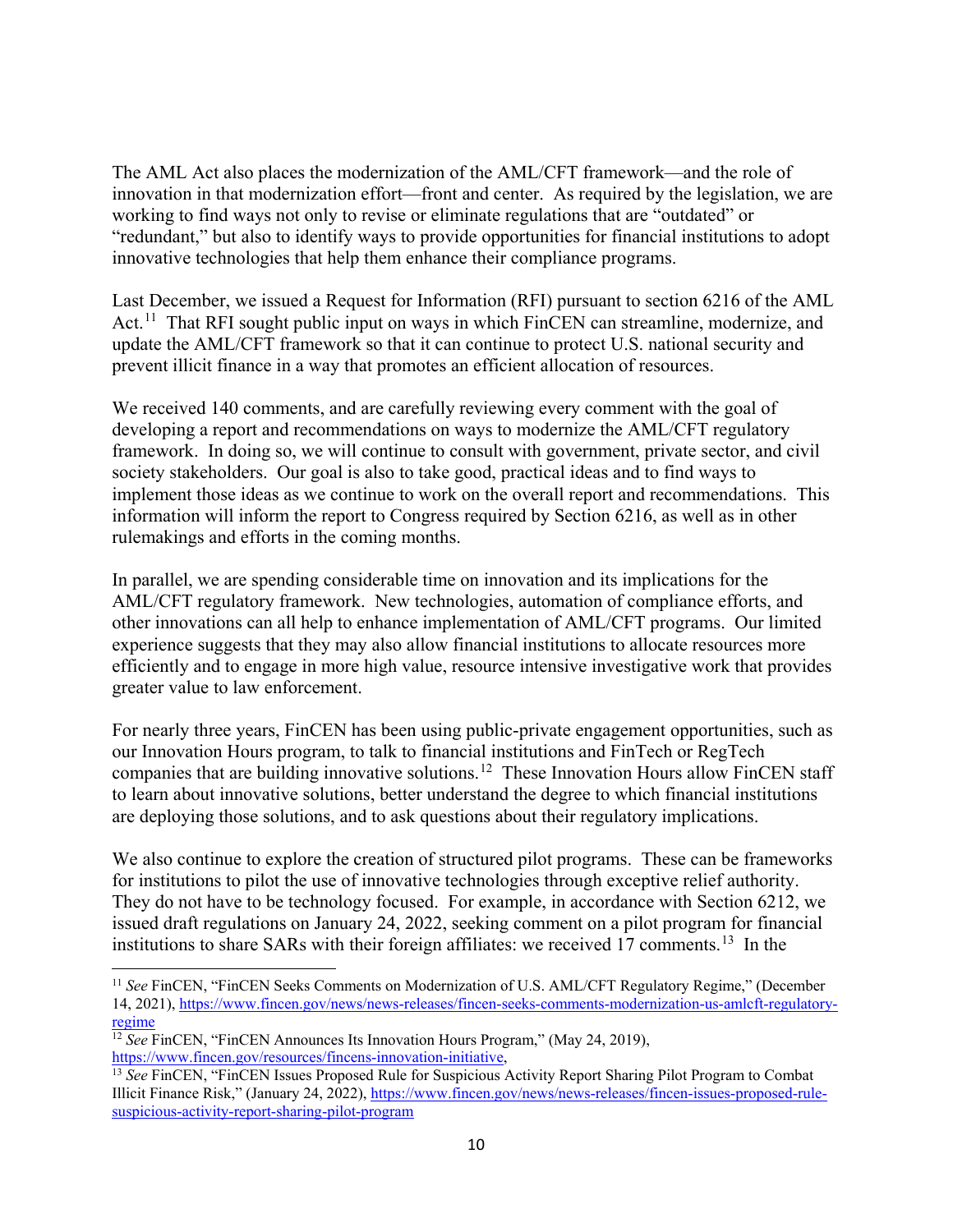technology space, we can envision consideration of efforts involving artificial intelligence or machine learning-driven transaction monitoring, dynamic approaches to customer risk rating and institutional risk assessment, digital identity tools and utilities, and automating the adjudication and filing of SARs related to certain types of activity.

# Enforcement and Compliance

 $\overline{\phantom{a}}$ 

Another cornerstone of our efforts to foster effective and efficient AML/CFT programs is enforcement and compliance. FinCEN is expanding its enforcement and compliance team and working closely, or in parallel, with the Federal Functional Regulators and law enforcement on compliance and enforcement efforts. Compliance examinations and enforcement actions play a critical role in driving broad compliance with the BSA.

As part of potentially extending and supplementing FinCEN's existing tools for regulatory guidance and relief, FinCEN is implementing the AML Act's no-action letter provision. This provision required FinCEN, in consultation with other agencies and officials, to conduct an assessment on whether to establish a process for the issuance of no-action letters in response to inquiries concerning the application of AML/CFT laws and regulations to specific conduct. It also required the Secretary, in coordination with others, to submit a report (the Report) to Congress, and propose rulemaking, if appropriate, to implement the findings.

FinCEN submitted and published the Report on June 28, 2021.<sup>[14](#page-10-0)</sup> The Report concluded that FinCEN should undertake a rulemaking to establish a no-action letter process to supplement the existing forms of regulatory guidance and relief that may currently be requested from FinCEN. We aim to begin that rulemaking by publishing an ANPRM in the Federal Register this summer to solicit public comment on questions pertinent to the implementation of a no-action letter process at FinCEN.

FinCEN is also implementing the AML Act's whistleblower provisions, which are designed to pay awards to eligible individuals who have voluntarily provided FinCEN or the Department of Justice (DOJ) with original information about BSA violations. Funding constraints have slowed our efforts, but FinCEN has taken several steps to implement the whistleblower provisions. For example, in FY 2021, FinCEN created a new Office of the Whistleblower within its Enforcement and Compliance Division. We hired key personnel to build and lead the program. The office will eventually be staffed with a cadre of enforcement officers who will assess and investigate, where appropriate, whistleblower tips and information and process applications for awards.

FinCEN is actively reviewing tips and referring appropriate matters for investigation while drafting regulations to implement the whistleblower provisions of the AML Act in a way that encourages whistleblowers to step forward when they see or suspect BSA violations. These efforts include developing an online tip intake system and award application process. We are in the early stages of this effort, but we are very excited about it and look forward to the public

<span id="page-10-0"></span><sup>14</sup> *See* FinCEN, "FinCEN Completes Assessment on the Use of No-Action Letter," (June 30, 2021), <https://www.fincen.gov/news/news-releases/fincen-completes-assessment-use-no-action-letters>